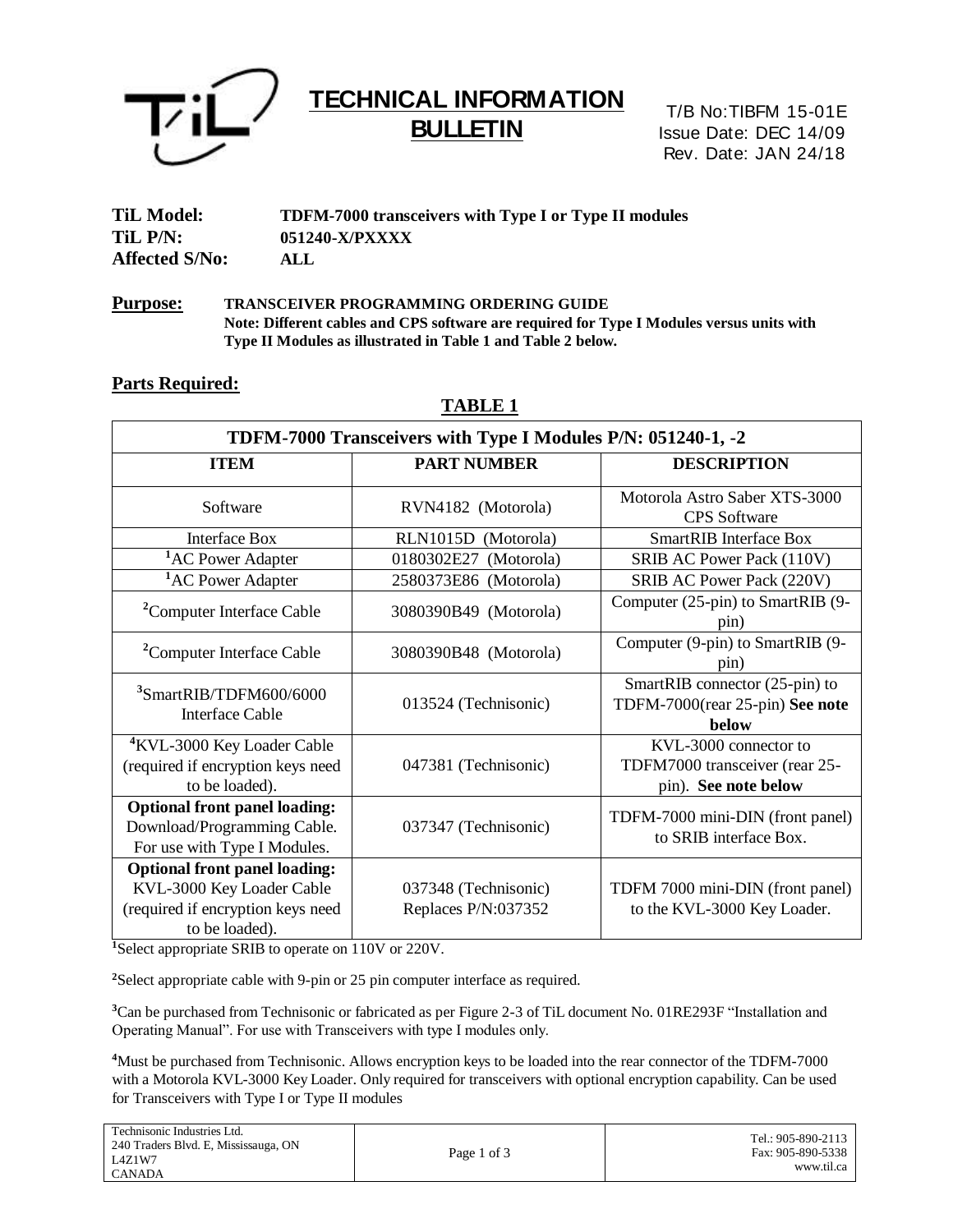

## **TECHNICAL INFORMATION BULLETIN**

T/B No:TIBFM 15-01E Issue Date: DEC 14/09 Rev. Date: JAN 24/18

## **TABLE 2**

## **TDFM-7000 Transceivers with type II modules P/N: 051240-3, -4**

The TDFM-7000 series transceivers that use Type II Modules do not require a Smart RIB box, AC power pack or computer RIB cable. Only **one** cable is required for programming using CPS Software. For PCs not equipped with RS232 Serial ports, the USB version of the cable should be used.

| <b>ITEM</b>                                                         | <b>PART NUMBER</b>                          | <b>DESCRIPTION</b>                                                                                                             |
|---------------------------------------------------------------------|---------------------------------------------|--------------------------------------------------------------------------------------------------------------------------------|
| <sup>1</sup> CPS Software                                           | RVN4181 (Motorola)                          | Motorola Astro 25 Portable CPS Software                                                                                        |
| <sup>2,4</sup> USB CPS Programming Cable<br>(Front Loading)         | 127507<br><b>PC7000 USB</b>                 | CPS/Multi-TDP Programming Cable Unit<br>front panel connector (Mini-DIN) to PC<br>USB. Note: No USB to serial adapter required |
| <sup>2</sup> RS 232 CPS Programming Cable<br>(Front Loading)        | 047365 Rev A or higher<br><b>PC7000 II</b>  | CPS/Multi-TDP Programming Cable Unit<br>front panel connector (Mini-DIN) to PC<br>Serial Port (9-Pin)                          |
| <sup>2,4</sup> USB CPS Programming Cable<br>(Rear Loading)          | 127506<br><b>PC6000 USB</b>                 | CPS/Multi-TDP Programming Cable to rear<br>connector (25-pin) to PC USB. Note: No USB<br>to serial adapter required            |
| <sup>2</sup> RS 232 CPS Programming Cable<br>(Rear Loading)         | 047366 Rev A or higher<br><b>PC 6000 II</b> | CPS/Multi-TDP Programming Cable Unit<br>rear connector (25 pin) to PC Serial Port (9-<br>Pin)                                  |
| <sup>3</sup> Key Loader Cable "KVL-3000"<br>(Plus)" (Front loading) | 037348                                      | KVL-3000 (Plus) Key Loader Cable to front<br>panel DIN connector of transceiver                                                |
| <sup>3</sup> Key Loader Cable "KVL-3000"<br>(Plus)" (Rear Loading)  | 047381                                      | KVL-3000 (Plus) Key Loader Cable to rear<br>25 pin connector of transceiver                                                    |

**<sup>1</sup>Motorola part:** These parts are not available for purchase from Technisonic

**<sup>2</sup>CPS Programming Cable:** Must be purchased from Technisonic. It cannot be fabricated due to circuits within the cable.

<sup>3</sup>Key Loader Cable: Must be purchased from Technisonic. Allows encryption keys to be loaded into the transceiver with KVL-3000 (Plus) Key Loader. Only required if the transceiver has been delivered with optional encryption capability.

**4USB Drivers** required for programming cables can be downloaded from<http://www.ftdichip.com/Drivers/VCP.htm>